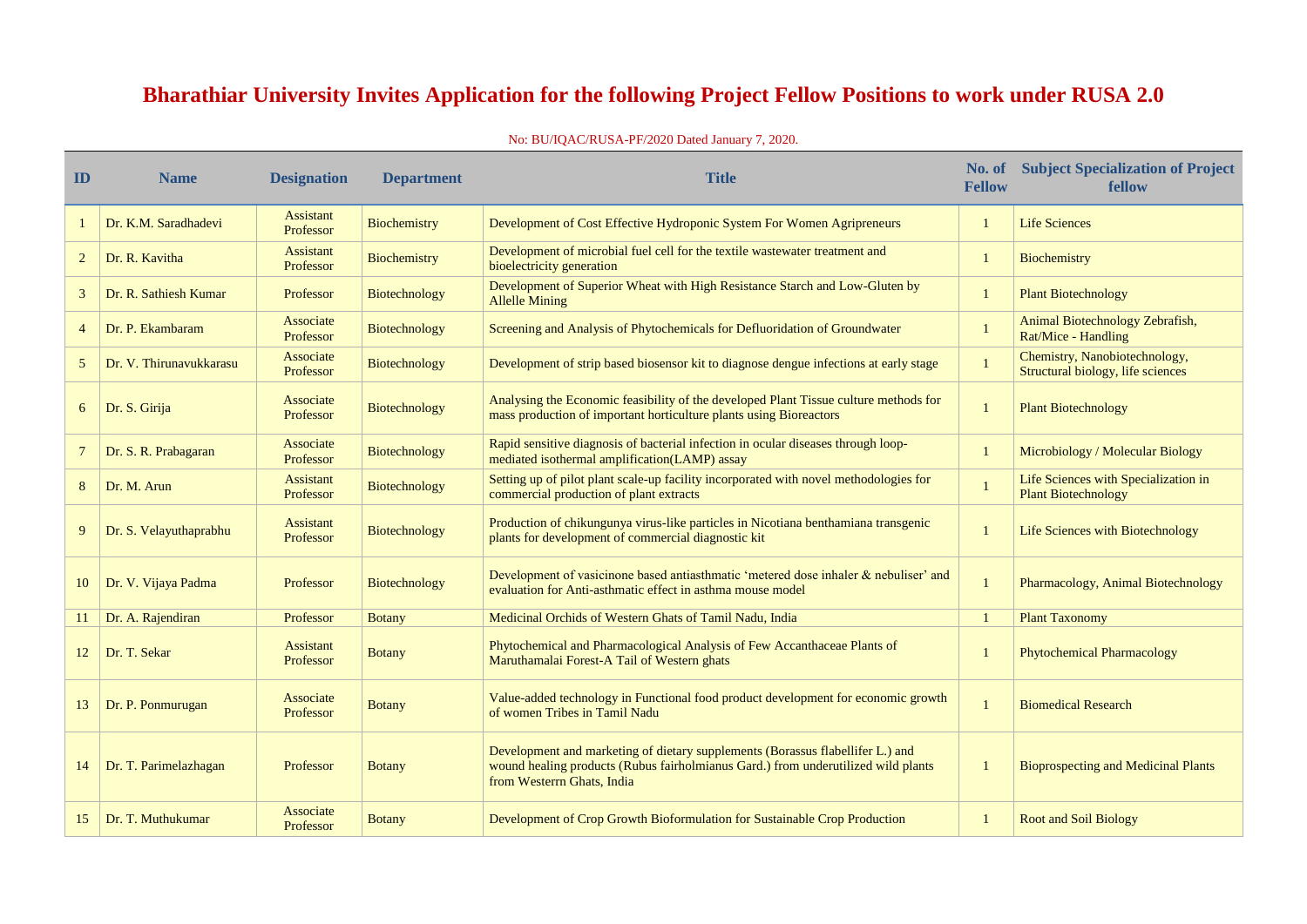| Plant Ecology / Organic Terrace Garden<br><b>Plant Tissue Culture / Bio Formulation</b><br><b>Plant Genetic Engineering</b><br><b>Strategic Management and Corporate</b><br><b>Social Responsibility</b><br>MBA (IS) / MCA<br>Chemistry / Biodegradable Polymer<br>Commerce<br>Marketing / Digital Marketing<br><b>Finance and Taxation</b><br><b>IOT</b> and Big Data Analytics<br><b>Entrepreneurship and Career Hub</b><br><b>Machine learning</b><br><b>Digital Image Processing</b><br><b>Bio Inspired Computing / Artificial</b><br>Intelligence<br><b>Image processing</b><br><b>Speech Recognition, Signal Processing</b><br><b>Education</b><br>E-learning<br>ELT / Literature / Soft Skill<br><b>Academic, Technical and Creative</b><br>Writing<br><b>Indian Writing in English</b> |              |  |
|------------------------------------------------------------------------------------------------------------------------------------------------------------------------------------------------------------------------------------------------------------------------------------------------------------------------------------------------------------------------------------------------------------------------------------------------------------------------------------------------------------------------------------------------------------------------------------------------------------------------------------------------------------------------------------------------------------------------------------------------------------------------------------------------|--------------|--|
|                                                                                                                                                                                                                                                                                                                                                                                                                                                                                                                                                                                                                                                                                                                                                                                                | $\mathbf{1}$ |  |
|                                                                                                                                                                                                                                                                                                                                                                                                                                                                                                                                                                                                                                                                                                                                                                                                | $\mathbf{1}$ |  |
|                                                                                                                                                                                                                                                                                                                                                                                                                                                                                                                                                                                                                                                                                                                                                                                                | $\mathbf{1}$ |  |
|                                                                                                                                                                                                                                                                                                                                                                                                                                                                                                                                                                                                                                                                                                                                                                                                | $\mathbf{1}$ |  |
|                                                                                                                                                                                                                                                                                                                                                                                                                                                                                                                                                                                                                                                                                                                                                                                                | $\mathbf{1}$ |  |
|                                                                                                                                                                                                                                                                                                                                                                                                                                                                                                                                                                                                                                                                                                                                                                                                | $\mathbf{1}$ |  |
|                                                                                                                                                                                                                                                                                                                                                                                                                                                                                                                                                                                                                                                                                                                                                                                                | $\mathbf{1}$ |  |
|                                                                                                                                                                                                                                                                                                                                                                                                                                                                                                                                                                                                                                                                                                                                                                                                | $\mathbf{1}$ |  |
|                                                                                                                                                                                                                                                                                                                                                                                                                                                                                                                                                                                                                                                                                                                                                                                                | $\mathbf{1}$ |  |
|                                                                                                                                                                                                                                                                                                                                                                                                                                                                                                                                                                                                                                                                                                                                                                                                | $\mathbf{1}$ |  |
|                                                                                                                                                                                                                                                                                                                                                                                                                                                                                                                                                                                                                                                                                                                                                                                                | $\mathbf{1}$ |  |
|                                                                                                                                                                                                                                                                                                                                                                                                                                                                                                                                                                                                                                                                                                                                                                                                | $\mathbf{1}$ |  |
|                                                                                                                                                                                                                                                                                                                                                                                                                                                                                                                                                                                                                                                                                                                                                                                                | $\mathbf{1}$ |  |
|                                                                                                                                                                                                                                                                                                                                                                                                                                                                                                                                                                                                                                                                                                                                                                                                | $\mathbf{1}$ |  |
|                                                                                                                                                                                                                                                                                                                                                                                                                                                                                                                                                                                                                                                                                                                                                                                                | $\mathbf{1}$ |  |
|                                                                                                                                                                                                                                                                                                                                                                                                                                                                                                                                                                                                                                                                                                                                                                                                | $\mathbf{1}$ |  |
|                                                                                                                                                                                                                                                                                                                                                                                                                                                                                                                                                                                                                                                                                                                                                                                                | 1            |  |
|                                                                                                                                                                                                                                                                                                                                                                                                                                                                                                                                                                                                                                                                                                                                                                                                | $\mathbf{1}$ |  |
|                                                                                                                                                                                                                                                                                                                                                                                                                                                                                                                                                                                                                                                                                                                                                                                                | $\mathbf{1}$ |  |
|                                                                                                                                                                                                                                                                                                                                                                                                                                                                                                                                                                                                                                                                                                                                                                                                | $\mathbf{1}$ |  |
|                                                                                                                                                                                                                                                                                                                                                                                                                                                                                                                                                                                                                                                                                                                                                                                                | 1            |  |

| 16        | Dr. K. Chitra          | <b>Assistant</b><br>Professor | <b>Botany</b>                   | Beautification of Bharathiar University campus using available ornamental flora and<br>establishment of organic terrace garden                                               |              | Plant Ecology / Organic Terrace Garden                                    |
|-----------|------------------------|-------------------------------|---------------------------------|------------------------------------------------------------------------------------------------------------------------------------------------------------------------------|--------------|---------------------------------------------------------------------------|
| 17        | Dr. P. Gurusaravanan   | <b>Assistant</b><br>Professor | <b>Botany</b>                   | Development and evaluation of Bio-controlling agent for sustainable agriculture<br>production                                                                                |              | <b>Plant Tissue Culture / Bio Formulation</b>                             |
| 18        | Dr. K. Vasanth         | <b>Assistant</b><br>Professor | <b>Botany</b>                   | In vitro propagation and anti-cancer investigation of Gloriosa superba L.-"Lab to<br>Land"; A conservative approach                                                          |              | <b>Plant Genetic Engineering</b>                                          |
| 19        | Dr. Rupa Gunaseelan    | Professor &<br>Director $i/c$ | <b>BSMED</b>                    | Facilitating the green mission by Marketing of E-Vaahan through innovative green<br>advertisment strategies                                                                  |              | <b>Strategic Management and Corporate</b><br><b>Social Responsibility</b> |
| <b>20</b> | Dr. V. Ramanujam       | Professor                     | <b>BSMED</b>                    | E-Waste Management: An Entrepreneurial Approach For Creating Awareness And<br><b>Opportunities For College Students</b>                                                      |              | MBA (IS) / MCA                                                            |
| 21        | Dr. T. Selvaraju       | Associate<br>Professor        | Chemistry                       | Development & Commercialization of High Tensile Strength Bioplastics                                                                                                         |              | Chemistry / Biodegradable Polymer                                         |
| 22        | Dr. M. Dhanabakyam     | Professor                     | Commerce                        | Proposal for Conduct of Career and Entrepreneurship Development programme for<br><b>Commerce Students in Coimbatore District</b>                                             |              | Commerce                                                                  |
| 23        | Dr. M. Sumathy         | Professor &<br>Head           | Commerce                        | Skill Development programmee in Digital Marketing                                                                                                                            |              | <b>Marketing / Digital Marketing</b>                                      |
| 24        | Dr. M. Jegadeeshwaran  | <b>Assistant</b><br>Professor | Commerce                        | Financial Training and Tax Computation and Statutory Compliances for Indian<br><b>Business</b>                                                                               |              | <b>Finance and Taxation</b>                                               |
| 25        | Dr. V. Bhuvaneswari    | Associate<br>Professor        | Computer<br><b>Applications</b> | <b>Smart Technological Framework for Auditing Public Toilets: Swachh Bharat</b>                                                                                              |              | <b>IOT</b> and Big Data Analytics                                         |
| 26        | Dr. T. Devi            | Professor &<br>Head           | Computer<br><b>Applications</b> | Digital Career and Entrepreneurship hub                                                                                                                                      |              | <b>Entrepreneurship and Career Hub</b>                                    |
| 27        | Dr. M. Punithavalli    | Professor                     | Computer<br><b>Applications</b> | Ground water preservation against soil contamination using machine learning<br>algorithms                                                                                    |              | <b>Machine learning</b>                                                   |
| 28        | Dr. R. Rajeswari       | Associate<br>Professor        | Computer<br><b>Applications</b> | Smart video surveillance system                                                                                                                                              |              | <b>Digital Image Processing</b>                                           |
| 29        | Dr. T. Amudha          | Associate<br>Professor        | Computer<br><b>Applications</b> | Design of novel cropping patterns for yield maximization and ecology conservation<br>using swarm intelligent techniques                                                      |              | Bio Inspired Computing / Artificial<br>Intelligence                       |
| 30        | Dr. J. Satheeshkumar   | Associate<br>Professor        | Computer<br><b>Applications</b> | <b>Emotional Behavior Analysis of Human Using Electroencephalography Based Brain</b><br><b>Patterns</b>                                                                      |              | Image processing                                                          |
| 31        | Dr. E. Chandra         | Professor &<br>Head           | <b>Computer Science</b>         | Advanced Mobile Application Based Speaker Recognition Using Age and Gender<br><b>Classification for Forensic Investigation</b>                                               |              | <b>Speech Recognition, Signal Processing</b>                              |
| 32        | Dr. G. Singaravelu     | Professor &<br>Head           | Education                       | Developing Multi Media Package on Motivation and Knowledge Retention towards<br><b>Students</b>                                                                              |              | Education                                                                 |
| 33        | Dr. M. Parthasarathy   | <b>Assistant</b><br>Professor | Education<br>Technology         | Establishing Career and Entrepreneurship Hub Nurturing Bharathiar University<br>Graduates in the Career and Entrepreneur Skills required for E-Learning Services<br>Industry |              | E-learning                                                                |
| 34        | Dr. R. Saravana Selvan | Professor &<br>Head           | English                         | <b>Public Speaking and Presentation Skills</b>                                                                                                                               |              | ELT / Literature / Soft Skill                                             |
| 35        | Dr. B. Padmanabhan     | <b>Assistant</b><br>Professor | English                         | <b>Academic and Technical Writing Training</b>                                                                                                                               |              | Academic, Technical and Creative<br>Writing                               |
| 36        | Dr. G. Vinothkumar     | <b>Assistant</b><br>Professor | English                         | <b>Soft Skills Centre</b>                                                                                                                                                    | $\mathbf{1}$ | <b>Indian Writing in English</b>                                          |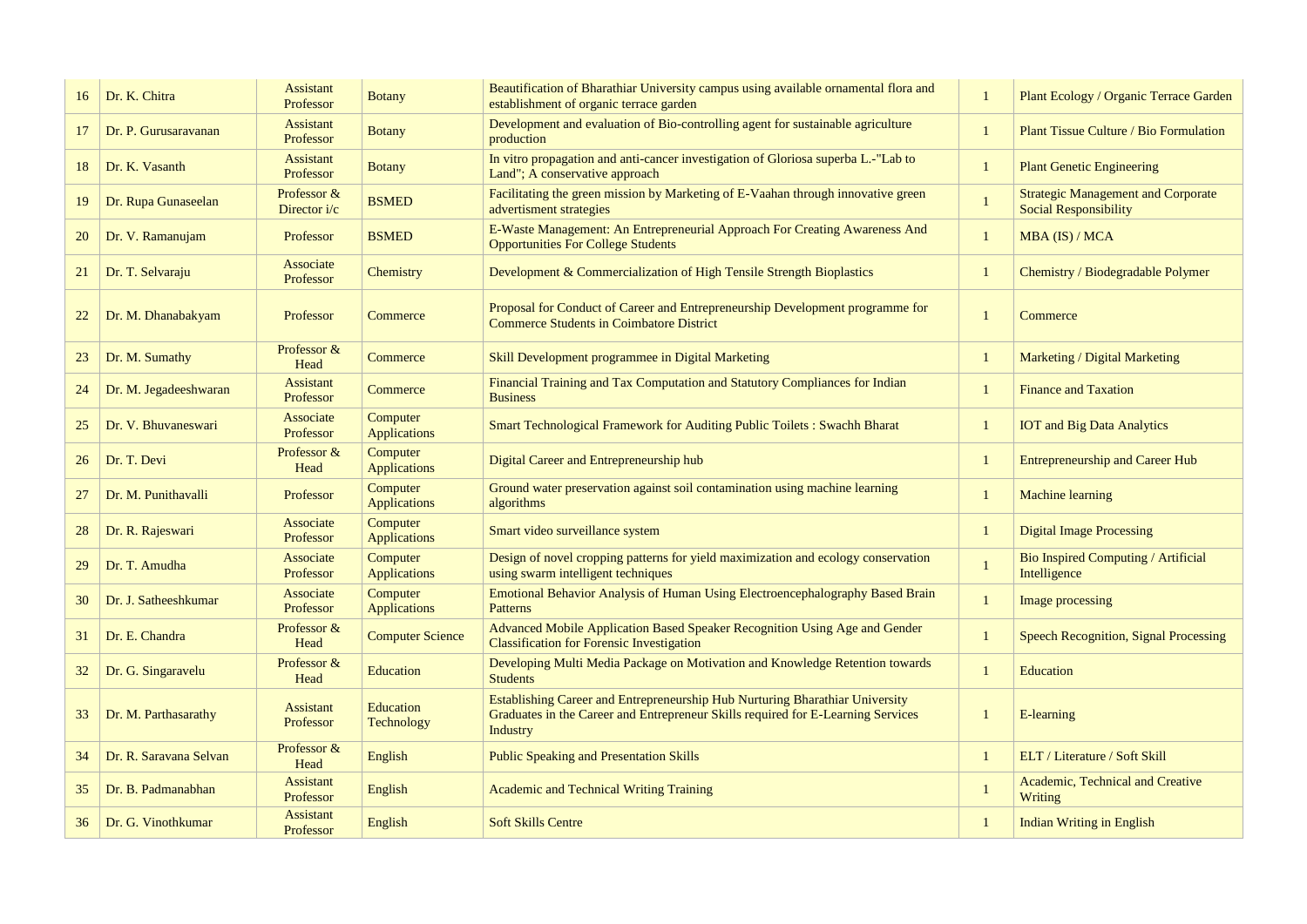| 37 | Dr. M. Ashitha Varghese         | <b>Assistant</b><br>Professor                 | English                                                             | Cognitive and Culture- based Technological Design to Enhance Reading<br><b>Comprehension of Post-graduate Learners</b>                                                                                                                                 | <b>English Language and Literature</b>                                                                                                                                   |
|----|---------------------------------|-----------------------------------------------|---------------------------------------------------------------------|--------------------------------------------------------------------------------------------------------------------------------------------------------------------------------------------------------------------------------------------------------|--------------------------------------------------------------------------------------------------------------------------------------------------------------------------|
| 38 | Dr. M. Kasirajan                | <b>Assistant</b><br>Professor                 | English                                                             | <b>Career Skills for Humanities Students</b>                                                                                                                                                                                                           | <b>English Language and Literature</b>                                                                                                                                   |
| 39 | Dr. V. David Arputha Raj        | <b>Assistant</b><br>Professor                 | English                                                             | <b>Content Writing</b>                                                                                                                                                                                                                                 | <b>English Language Teaching</b>                                                                                                                                         |
| 40 | Dr. P. Nagaraj                  | Associate<br>Professor                        | English                                                             | Multimedia Material Production Centre for MOOC                                                                                                                                                                                                         | <b>ICT Application and Teaching</b>                                                                                                                                      |
| 41 | Dr. B. Sathya Priya             | <b>Assistant</b><br>Professor                 | Environmental<br><b>Sciences</b>                                    | Synthesis of eco friendly human safe antimicrobial natural pigments alternative to<br>synthetic dyes using agro waste by novel bacteria isolated from Western Ghats and<br>bioprospecting their applications in Textile and Medical Textile Industries | <b>Environmental Microbial</b><br>Biotechnology, Environmental Science,<br>Environmental Microbiology,<br><b>Environmental Biotechnology and Life</b><br><b>Sciences</b> |
| 42 | Dr. L. Arul Pragasan            | <b>Assistant</b><br>Professor                 | Environmental<br><b>Sciences</b>                                    | Effect of climate change on growth and yield Of selected legume crops vigna radiata,<br>Trigonella foenum-graecum, glycine max                                                                                                                         | <b>Environmental Ecology</b>                                                                                                                                             |
| 43 | Dr. R. Rajkumar                 | <b>Assistant</b><br>Professor                 | Environmental<br><b>Sciences</b>                                    | Investigation on the bioflocculant potential of exopolysaccharide obtained from<br>cyanobacteria                                                                                                                                                       | Life Sciences / Environmental Science                                                                                                                                    |
| 44 | Dr. P. Siddhuraju               | Professor &<br>Head                           | Environmental<br><b>Sciences</b>                                    | Bioresource Potential of Lesser Utilised Crop Species,                                                                                                                                                                                                 | <b>Bioresource Technology</b>                                                                                                                                            |
| 45 | Dr. A. Manimekalan              | Professor                                     | Environmental<br><b>Sciences</b>                                    | Climate change and its impacts on fish biodiversity and conservation of thrented fishes<br>of southern western guards                                                                                                                                  | Fish Taxonomy/molecular<br>taxonomy/Fish Habitat<br>Study/Environmental Science / Zoology<br>/ Biotechnology                                                             |
| 46 | Dr. A. Vimala                   | Professor                                     | <b>Extension, Career</b><br>Guidance $&$<br><b>Students Welfare</b> | Skill assessment and global competency certificate for Arts and Science graduates with<br><b>Sector Skill Councils</b>                                                                                                                                 | <b>Manangement / Career Guidance</b>                                                                                                                                     |
| 47 | Dr. R. Sivasamy                 | <b>Assistant</b><br>Professor                 | <b>Human Genetics</b><br>and Molecular<br><b>Biology</b>            | Formulating the suitable supplements to overcome nutritional deficiency in sickle cell<br>disease patients                                                                                                                                             | Life Sciences / Human Genetics /<br>Biotechnology / Molecular Biology                                                                                                    |
| 48 | Dr.V. Balachandar               | <b>Assistant</b><br>Professor                 | <b>Human Genetics</b><br>and Molecular<br><b>Biology</b>            | Novel drug targeting approach using human induced pluripotent stem cell (hiPSCs) of<br><b>Rett Syndrome (RTT)</b>                                                                                                                                      | Zoology / Human Genetics / Life<br><b>Sciences</b>                                                                                                                       |
| 49 | Dr. S. Sundarabalu              | Assistant<br>Professor                        | Lingustics                                                          | Developing a Trilingual E-Dictionary and Accent Traing Module for Tribal Students<br>Living in Coimbatore region                                                                                                                                       | <b>Applied Linguistics</b>                                                                                                                                               |
| 50 | Dr. V.M. Subramanian            | <b>Assistant</b><br>Professor &<br>Head $i/c$ | Linguistics                                                         | Empowering Tribal People of Western Ghats: an Applied Study towards Enhancing<br><b>General Awareness on Education, Health and Career</b>                                                                                                              | <b>Language and Application</b>                                                                                                                                          |
| 51 | Dr. S. Vijayakumar              | <b>Assistant</b><br>Professor                 | <b>Medical Physics</b>                                              | Investigation of opto-electronic properties of metallopolyynes for molecular wire<br>applications                                                                                                                                                      | <b>Physics</b>                                                                                                                                                           |
| 52 | Dr. C.S. Sureka                 | <b>Assistant</b><br>Professor                 | <b>Medical Physics</b>                                              | Nanodosimeter For Early Detection Of Cancer From Exhaled Air                                                                                                                                                                                           | <b>Medical Physics</b>                                                                                                                                                   |
| 53 | Dr. V. Brindha<br>Priyadarisini | <b>Assistant</b><br>Professor                 | Microbial<br><b>Biotechnology</b>                                   | Medicated Lip Balm From Marine Actinobacterial Pigments                                                                                                                                                                                                | Prospecting compounds from active<br>bacteria                                                                                                                            |
| 54 | Dr. K. Preethi                  | <b>Assistant</b><br>Professor                 | Microbial<br>Biotechnology                                          | Biofertilizer and Aqua Feed Formulation utilizing Tannery Fleshings Through<br><b>Microbial Fermentation</b>                                                                                                                                           | Microbial Biotechnology / Microbiology                                                                                                                                   |

| <b>English Language and Literature</b>                                                                                                                                          |
|---------------------------------------------------------------------------------------------------------------------------------------------------------------------------------|
| <b>English Language and Literature</b>                                                                                                                                          |
| <b>English Language Teaching</b>                                                                                                                                                |
| <b>ICT Application and Teaching</b>                                                                                                                                             |
| <b>Environmental Microbial</b><br>Biotechnology, Environmental Science,<br><b>Environmental Microbiology,</b><br><b>Environmental Biotechnology and Life</b><br><b>Sciences</b> |
| <b>Environmental Ecology</b>                                                                                                                                                    |
| <b>Life Sciences / Environmental Science</b>                                                                                                                                    |
| <b>Bioresource Technology</b>                                                                                                                                                   |
| Fish Taxonomy/molecular<br>taxonomy/Fish Habitat<br><b>Study/Environmental Science / Zoology</b><br>/ Biotechnology                                                             |
|                                                                                                                                                                                 |
| Manangement / Career Guidance                                                                                                                                                   |
| <b>Life Sciences / Human Genetics /</b><br><b>Biotechnology / Molecular Biology</b>                                                                                             |
| Zoology / Human Genetics / Life<br><b>Sciences</b>                                                                                                                              |
| <b>Applied Linguistics</b>                                                                                                                                                      |
| <b>Language and Application</b>                                                                                                                                                 |
| <b>Physics</b>                                                                                                                                                                  |
| <b>Medical Physics</b>                                                                                                                                                          |
| Prospecting compounds from active<br>bacteria                                                                                                                                   |
| Microbial Biotechnology / Microbiology                                                                                                                                          |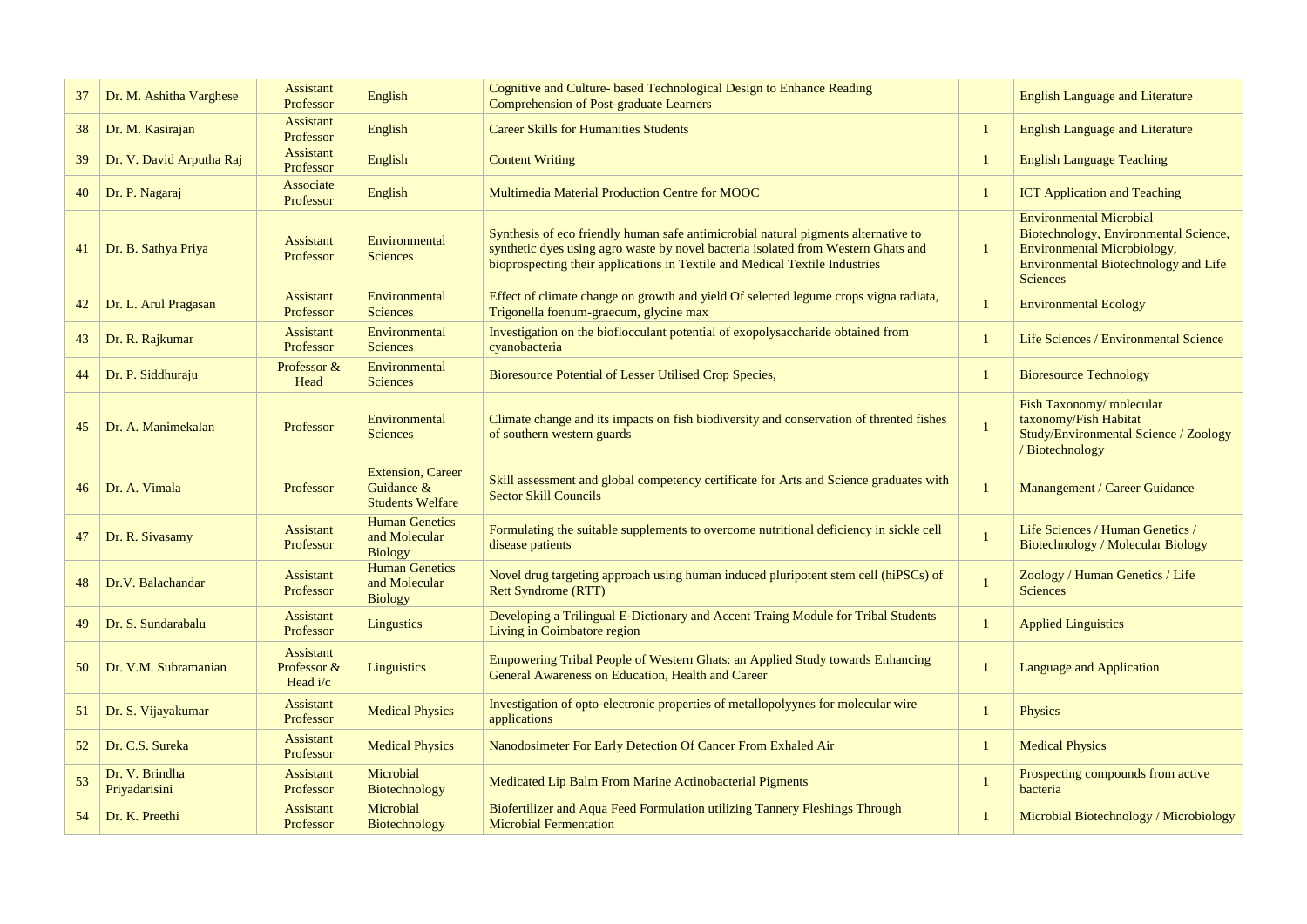| 55 | Dr. M. Gnanadesigan     | <b>Assistant</b><br>Professor  | Microbial<br>Biotechnology                   | Zero waste utilization and prototype development for the treatment of the textile dyes<br>using the agro waste of Musa sps. $-$ A Green technology approach                                                                               | <b>Natural Product Research</b>                                                      |
|----|-------------------------|--------------------------------|----------------------------------------------|-------------------------------------------------------------------------------------------------------------------------------------------------------------------------------------------------------------------------------------------|--------------------------------------------------------------------------------------|
| 56 | Dr. G. Kapildev         | <b>Assistant</b><br>Professor  | Microbial<br>Biotechnology                   | Optimization of invitro culture and mass production of diterpene glycosides from<br>Stevia rebaudiana Bertoni for commercialization.                                                                                                      | <b>Plant Biotechnology / Plant Tissue</b><br>Culture                                 |
| 57 | Dr. P. Sakthivel        | Professor                      | Nanoscience and<br><b>Technology</b>         | Removal Of Heavy Metals From Industrial Effluents Using Nano Activated Carbon<br><b>Prepared Using Agro Based Materials</b>                                                                                                               | Chemistry                                                                            |
| 58 | Dr. C. Viswanathan      | Associate<br>Professor         | Nanoscience and<br>Technology                | Development and Fabrication of Wearable Sensors for Point of Care Devices                                                                                                                                                                 | Nanomaterials / Sensors / Thin Films                                                 |
| 59 | Dr. R. T. Rajendrakumar | Professor                      | Nanoscience and<br><b>Technology</b>         | Development of sewer manhole sensors                                                                                                                                                                                                      | Physics / Materials Science /<br>Nanoscience and Technology                          |
| 60 | Dr. P. P. Vijaya        | Professor                      | Nanoscience and<br><b>Technology</b>         | Vinblastine-Loaded Super paramagnetic Iron Oxide Nanoparticles for Combined<br><b>Cancer Imaging and Therapy</b>                                                                                                                          | Cancer Biology / Life Sciences /<br>Chemistry / Nanoscience and<br><b>Technology</b> |
| 61 | Dr. P. Premasudha       | <b>Assistant</b><br>Professor  | Nanoscience and<br>Technology                | Nanostructured Zinc Oxide Incorporated Chitosan / Gelatin Hydrogel Composite for<br><b>Biomedical Applications</b>                                                                                                                        | Life Sciences / Nanoscience and<br><b>Technology</b>                                 |
| 62 | Dr. A.M. Ballamurugan   | <b>Assistant</b><br>Professor  | Nanoscience and<br>Technology                | Development of Nanocurcumin based chemopreventive and Neuroprotective<br>formulation for supportive care Therapy                                                                                                                          | <b>Materials Chemistry</b>                                                           |
| 63 | Dr. R. Annadurai        | Associate<br>Professor         | <b>Physical Education</b>                    | Determining physical fitness, Body composition of deaf and dumb children and<br>implecating hatha yoga practices, muscle fitness programmes and zumba training on<br>selected physical, physiological and psychological variables on them | Deaf and Dump Special Education / M.<br>P. Ed.                                       |
| 64 | Dr. Y.L.Jeyachandran    | <b>Assistant</b><br>Professor  | <b>Physics</b>                               | Establishment of Technology Business Incubator Centre for the Development and<br><b>Manufacture of Photovoltaic Cells and Modules</b>                                                                                                     | <b>Physics</b>                                                                       |
| 65 | Dr. D. Nataraj          | Professor                      | Physics                                      | Fabrication of perovskite oxide based prototype ultra-sensitive (10ppb) acetone sensor<br>for noninvasive diabetic diagnosis                                                                                                              | <b>Physics</b>                                                                       |
| 66 | Dr. R. Shankar          | <b>Assistant</b><br>Professor  | Physics                                      | Tailoring of new Silicon based electrode materials for the absorption of Na+, SO2 and<br>CO2 towards Metal-Air Battery Applications - A Theoretical Study                                                                                 | <b>Physics</b>                                                                       |
| 67 | Dr. K. Suresh           | <b>Assistant</b><br>Professor  | Physics                                      | Development of Plasma Based Technology for Purification of Contaminated Water                                                                                                                                                             | <b>Physics</b>                                                                       |
| 68 | Dr. N. Annalakshmi      | Professor                      | Psychology                                   | <b>Students Mindful Leadership Program</b>                                                                                                                                                                                                | Psychology                                                                           |
| 69 | Dr. S. Elaiyaraja       | <b>Assistant</b><br>Professor  | Tamil                                        | Kongu Traditional Games awarness Campaign                                                                                                                                                                                                 | Folklore, Tamil Literature                                                           |
| 70 | Dr. S. Ananthavel       | <b>Assistant</b><br>Professor  | Tamil                                        | <b>Sangam Poetry App</b>                                                                                                                                                                                                                  | <b>Sangam Literature / Tamil Computing</b>                                           |
| 71 | Dr. K. Amutha           | <b>Assistant</b><br>Professor  | <b>Textiles and</b><br><b>Apparel Design</b> | Design and Development of Eco Friendly Soft Toys                                                                                                                                                                                          | <b>Soft Toys</b>                                                                     |
| 72 | Dr. Zenetta Rosaline    | Professor &<br><b>Director</b> | Women's studies                              | Entrepreneurial Skill Development for the Financial Empowerment of<br>Marginalized/Destitute Women in Coimbatore District                                                                                                                 | <b>Women Empowered Skill Development</b>                                             |